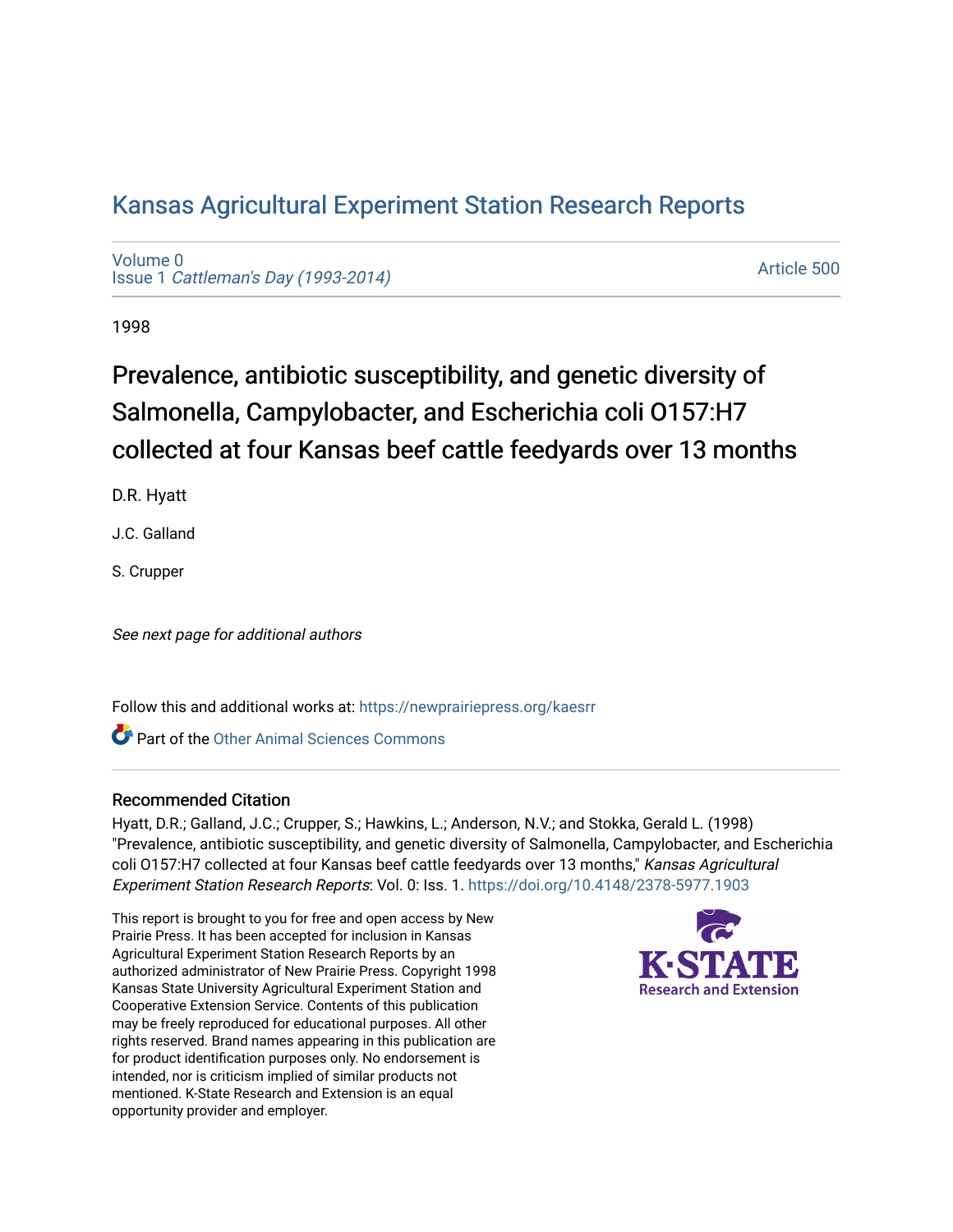# Prevalence, antibiotic susceptibility, and genetic diversity of Salmonella, Campylobacter, and Escherichia coli O157:H7 collected at four Kansas beef cattle feedyards over 13 months

# **Abstract**

Salmonella, Campylobacter, and Eschericia coli O157:H7 are important foodborne pathogens, but longitudinal studies of their prevalence in beef cattle feedyards have not been done. Our long- term study involved 24,556 samples taken from beef cattle feedyards found overall prevalence's of 4.87% for Salmonella, 20.1% for Campylobacter in hospital pen fecal samples, and 0.20% for E. coli O157:H7. Yard and pen differences (P<0.05) were detected. All 53 E. coli O157:H7 isolates were resistant to Talmicosin and Erythromycin, two antimicrobials used in food animal medicine. Their genetic diversity was high and did not indicate the presence of resident strains at the yards studied. Salmonella, Campylobacter, and E. coli O157:H7 were probably brought into the yards by shipments of new cattle. Many of these organismswere susceptible to antibiotics commonly used to treat beef cattle.

### Keywords

Kansas Agricultural Experiment Station contribution; no. 97-309-S; Report of progress (Kansas State University. Agricultural Experiment Station and Cooperative Extension Service); 804; Cattlemen's Day, 1998; Beef; Bacterial infection; Salmonella; Campylobacter; E. coli O157:H7; Feedyards; Antibiotic susceptibility

### Creative Commons License



This work is licensed under a [Creative Commons Attribution 4.0 License](https://creativecommons.org/licenses/by/4.0/).

### Authors

D.R. Hyatt, J.C. Galland, S. Crupper, L. Hawkins, N.V. Anderson, and Gerald L. Stokka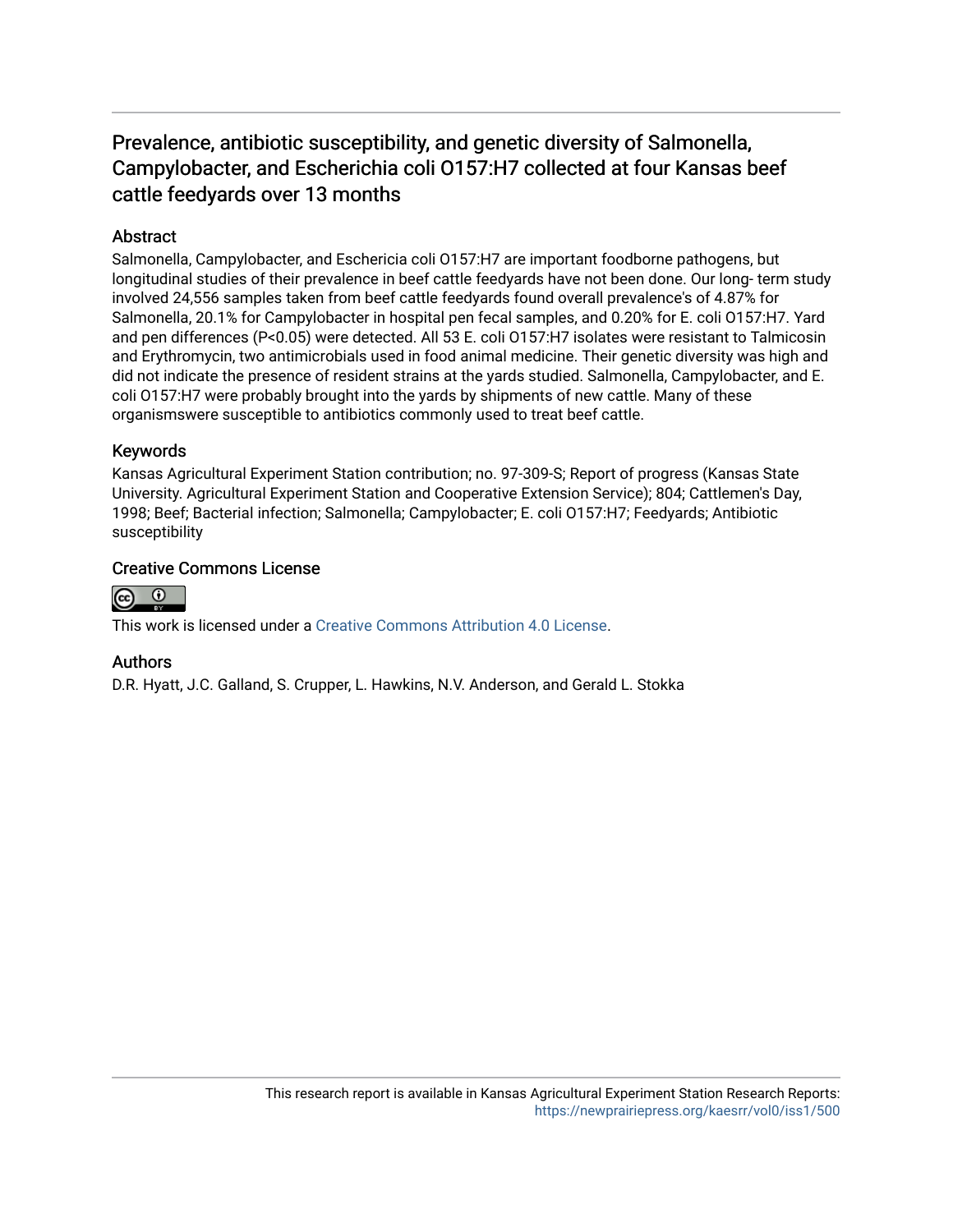# **PREVALENCE, ANTIBIOTIC SUSCEPTIBILITY, AND GENETIC DIVERSITY OF** *SALMONELLA***,** *CAMPYLOBACTER***, AND** *ESCHERICHIA COLI* **O157:H7 COLLECTED AT FOUR KANSAS BEEF CATTLE FEEDYARDS OVER 13 MONTHS <sup>1</sup>**

# *D. R. Hyatt<sup>2</sup>, J. C. Galland<sup>2</sup>, S. Crupper<sup>3</sup>, L. Hawkins, N. V. Anderson , G. L. Stokka <sup>2</sup>*

#### **Summary**

*coli* O157:H7 are important foodborne pathogens, determine 1) their feedyard sources, 2) which but longitudinal studies of their prevalence in beef antibiotics could be effective for cattle therapy, 3) cattle feedyards have not been done. Our long- sources that have greatest resistance, 4) whether term study involved 24,556 samples taken from some genetically identical isolates are developing beef cattle feedyards found overall prevalences of resistance over time, and 5) seasonal resistance 4.87% for *Salmonella*, 20.1% for *Campylobacter* patterns for each antibiotic tested. Knowing the in hospital pen fecal samples, and 0.20% for *E.* genetic diversity of organisms such as *E. coli coli* O157:H7. Yard and pen differences (P<0.05) O157:H7 aids investigators in determining if were detected. All 53 *E. coli* O157:H7 isolates contamination is due primarily to resident or were resistant to Talmicosin and Erythromycin, transient isolates and could help trace the source two antimicrobials used in food animal medicine. of disease outbreaks. Monitoring the prevalence, Their genetic diversity was high and did not antibiotic susceptibility, and genetic diversity of indicate the presence of resident strains at the foodborne pathogens at cattle feedyards is imporyards studied. *Salmonella*, *Campylobacter*, and tant for producers designing production animal *E. coli* O157:H7 were probably brought into the (preharvest) Hazard Analysis Critical Control yards by shipments of new cattle. Many of these Points (HACCP) programs for pathogen reducorganisms were susceptible to antibiotics com- tion. monly used to treat beef cattle.

(Key Words: Bacterial Infection, *Salmonella*, *Campylobacter*, *E. coli* O157:H7, Feedyards, Antibiotic Susceptibility.)

#### **Introduction**

Agricultural use of antibiotics has been suggested as the reason for the development of antibiotic resistance in strains of human pathogens. However, strong evidence to support this

2127.

*Salmonella*, *Campylobacter*, and *Eschericia Escherichia coli* O157:H7 isolates will help to hypothesis has not been presented. Knowing antibiotic susceptibility of gentically identical

#### **Experimental Procedures**

Four large (>25,000 head) beef cattle feedyards in southwest Kansas were sampled every 3 weeks for 13 months for a total of 20 collections per yard. Pens typically had new lots of cattle every 155 days. Six composite fresh fecal pat samples (five pat samples/ composite) from the floor of approximately 30 home pens and all special pens were collected as well as a composite water sample from the pen's water

<sup>&</sup>lt;sup>1</sup>The authors would like to acknowledge funding from USDA-CSRS grant #95-37201-

Food Animal Health and Management Center, College of Veterinary Medicine. <sup>2</sup> <sup>3</sup>Department of Biology, Emporia State University, Emporia, Kansas.